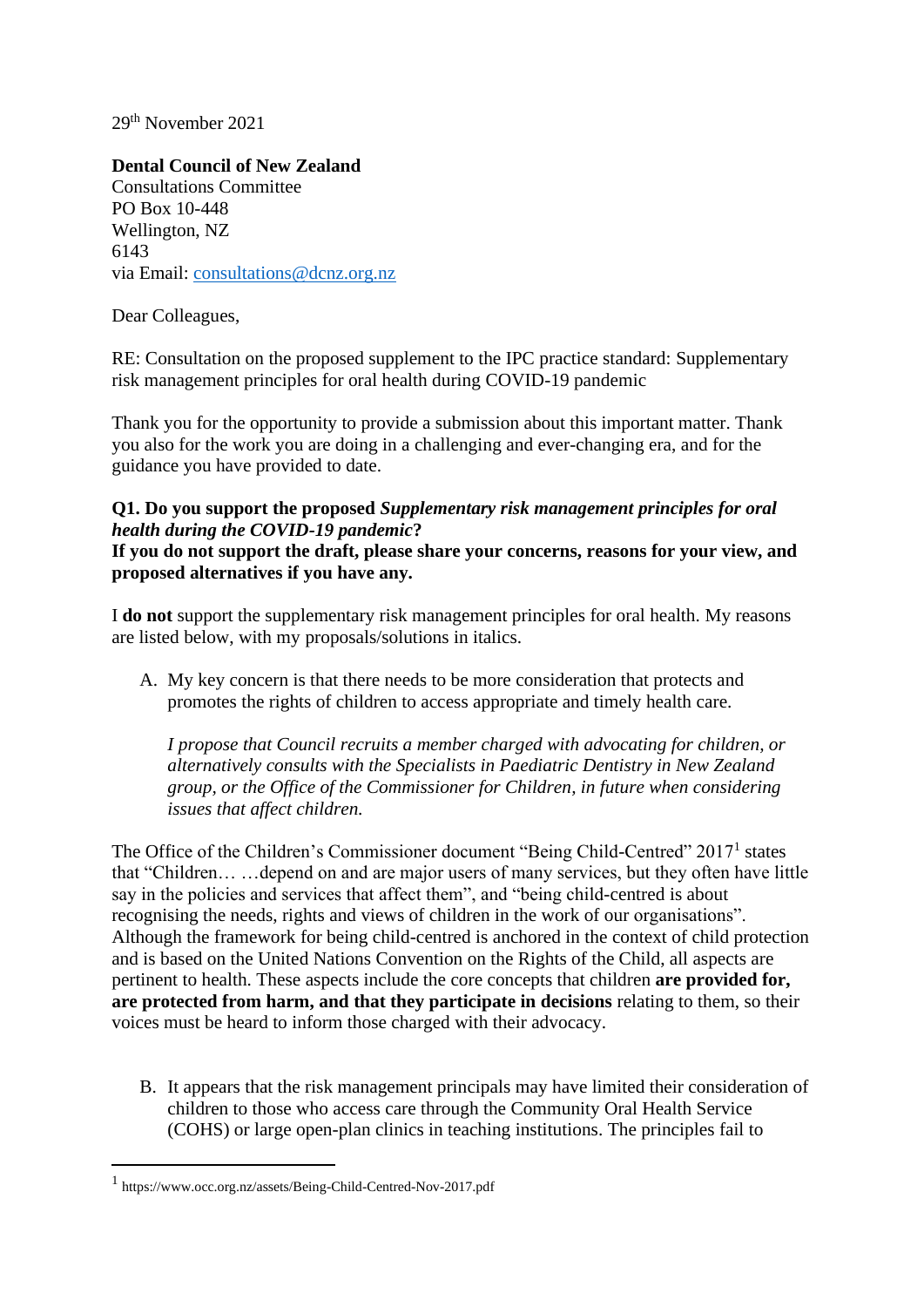consider the needs of children who access care through private specialist paediatric practices, non-specialist general dental practices, and hospital dental services for children. All of these clinical spaces may not be multi-chair. All of these providers extend invaluable support for the COHS upon referral, and manage severe acute problems expediently. They are an essential, but often forgotten, part of New Zealand's child oral health care.

It appears to make no sense for children to be treated differently in a multi-chair clinic than in a single chair, or double chair setting. Indeed, it potentially presents higher risk to children when they are seen in large clinics and open spaces because of the heightened possibility of shared direct and indirect contact with other people. This also limits care for those with highest need, as these are the children least likely to be able to be cared for in the COHS

*I propose therefore that children in families who are considered "low risk" according to the screening tool are also considered to be low risk regardless of the chair numbers of the clinic in which they are treated. Council must take into consideration the neediest children who access oral health care in private practices and hospitals, and remove the need for stand downs in those spaces.*

C. When the principles mention multi-chair clinics, if it is their intention that this relates to COHS and teaching institutes then *this should be stated* for greater transparency. Additionally, if this is their intention, they should specify that they mean multi-chair facilities *exclusively for children*. I do not think that it is appropriate for children to be treated alongside adults in multi-chair facilities. The reason for this is again to protect children because they are an unvaccinated group, and must be able to access a dental facility without passing through, or being treated in an area where an adult patient with moderate to high risk may be present.

*I propose therefore that children must be able to access a dental facility without passing through, or being treated in, an health care area where an adult patient with moderate to high risk may be present.* 

D. The changes to PPE requirements are welcome; however, I would like to challenge the need for a plastic disposable apron over a fluid resistant over gown. What evidence is there that this improves infection prevention and control? The use of launderable fluid resistant gowns seems sensible to reduce waste entering landfill. If short-sleeved fluid resistant gowns are worn over scrubs only in the clinic area, and changed after each session, I contend that the addition of a plastic apron is unnecessary.

*I propose that there is no need for an additional plastic apron, over fluid resistant gown (when that gown is worn only in the clinical area and over appropriate scrubs or other uniform) when treating low risk patients.* 

E. Ventilation proposals – *Please would Council explore the role and responsibility of landlords when dental practices are leased with regard to ventilation requirements.*